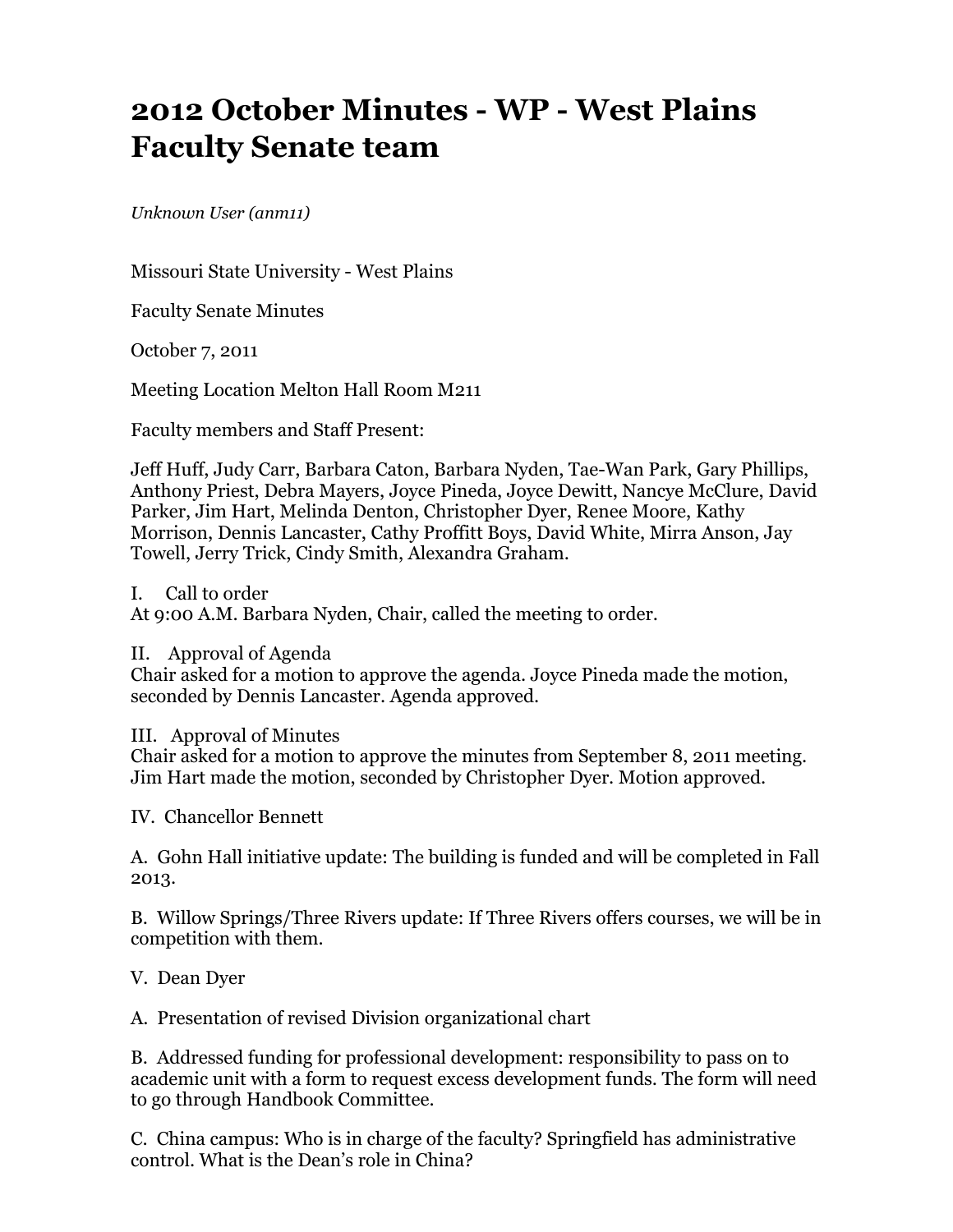- D. HLC visit update and recommendations
- E. GOAL possibilities in Springfield
- F. Online taskforce will begin to meet
- G. Superintendants meeting this month
- H. 42 hour program update
- I. Per course faculty will meet on Monday
- VI. Old Business
- A. Collection for Lee Denim Day if you have not already donated

B. SAAS: Mirra Anson: By-Laws state the Coordinator of SAAS is the Chair. Since that position is being eliminated when Janice retires Jan 1, we will need to make a change to the By-Laws.

C. RPT Committee: Motion to move discussion to November Faculty Sentate meeting. Jerry Trick made the motion, seconded by David White. Motion approved. Discussion will include addition of one CGP department and Business department members, English, Math, and Nursing.

- D. Open Positions—tabled
- E. Advance Placement Credit—tabled
- F. Handbook Committee

1. Requiring a vote: Effective Date for new Faculty Senate Executive Committee Codification of Per Course load will be reviewed as part of the full Handbook review.

- 2. Intellectual Property: no longer an issue
- 3. Travel Policy
- G. Search committees—tabled
- H. Student Learning Objectives: See e-mail discussion comments attached
- VII. New Business
- A. Standing Committee Reports
- 1. Curriculum: Joyce Jennings-Pineda

a) Proposal for a new course titled ENV105: Environmental Science offering for the 42 hour program.

- b) Proposed changes to BMS 110
- 2. Assessment Committee: Gary Phillips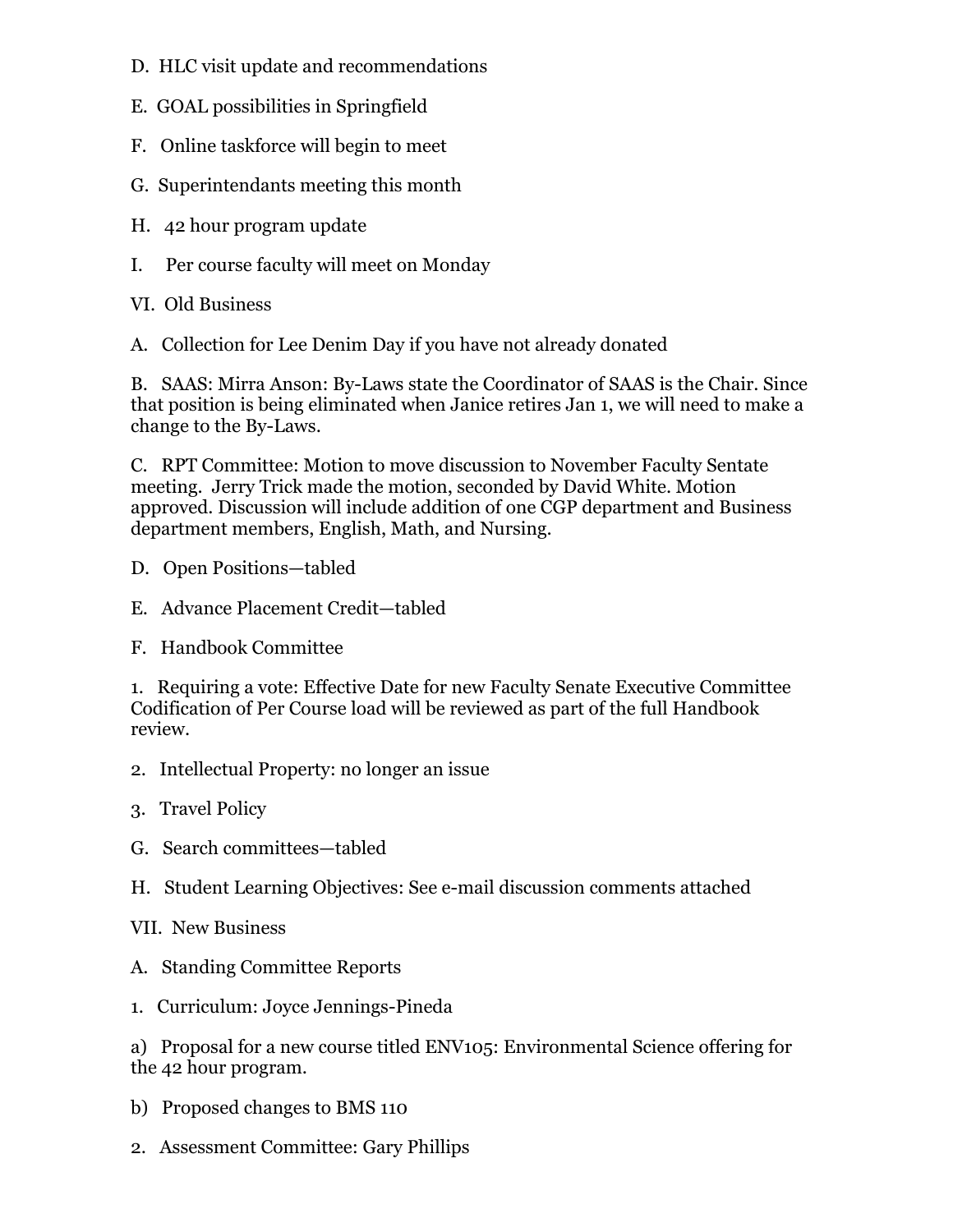Meeting today at 11:00 A.M.

3. Developmental Education: Jay Towell Meeting this month

VIII. AD Hoc Committees

A. IAC: Kathy Morrison Address issues of concern

B. On-Line Task Force: Dean Dyer Will hold initial meeting soon

IX. Announcements

A. 10/7 Tech Talk - Socrates meets the Oracle by the Grizzly Statue at noon today

B. 10/14 "Education in the Age of Disruptive Innovation (the Tech Talk inspiration from Lee Crockett)," noon Friday, Oct. 14, Melton Lecture Hall). This is a very inspirational keynote address and we will play it on the big screen in the Melton auditorium

C. Library Book Order Requests Due by Monday 10/17

D. Jay Dee Martin' s retirement reception

E. November meeting is moved to the second Friday of November

X. Faculty Concerns (voting Members of Faculty Senate only)

A. We have skipped the last couple of years of evaluation of the administration. Motion to conduct an evaluation of the administration in March 2012 made by Kathy Morrison. Seconded by Debra Mayers. Motion approved.

B. Does the faculty want to write a response regarding the Three Rivers issue?

C. How do we address students talking about fellow faculty members?

XI. Adjourn

Nancy McClure made the motion, seconded by Gary Phillips. Meeting adjourned at 11:00 A.M.

XII. Addendum

Important Dates:

Friday 10/7

Friends of Garnett Library Meeting & Luncheon, Noon to 1 p.m.;

Panel Discussion by the International Students

Retirement Reception for Jay D Martin October 11 at 2:00 p.m. in Kellett Hall.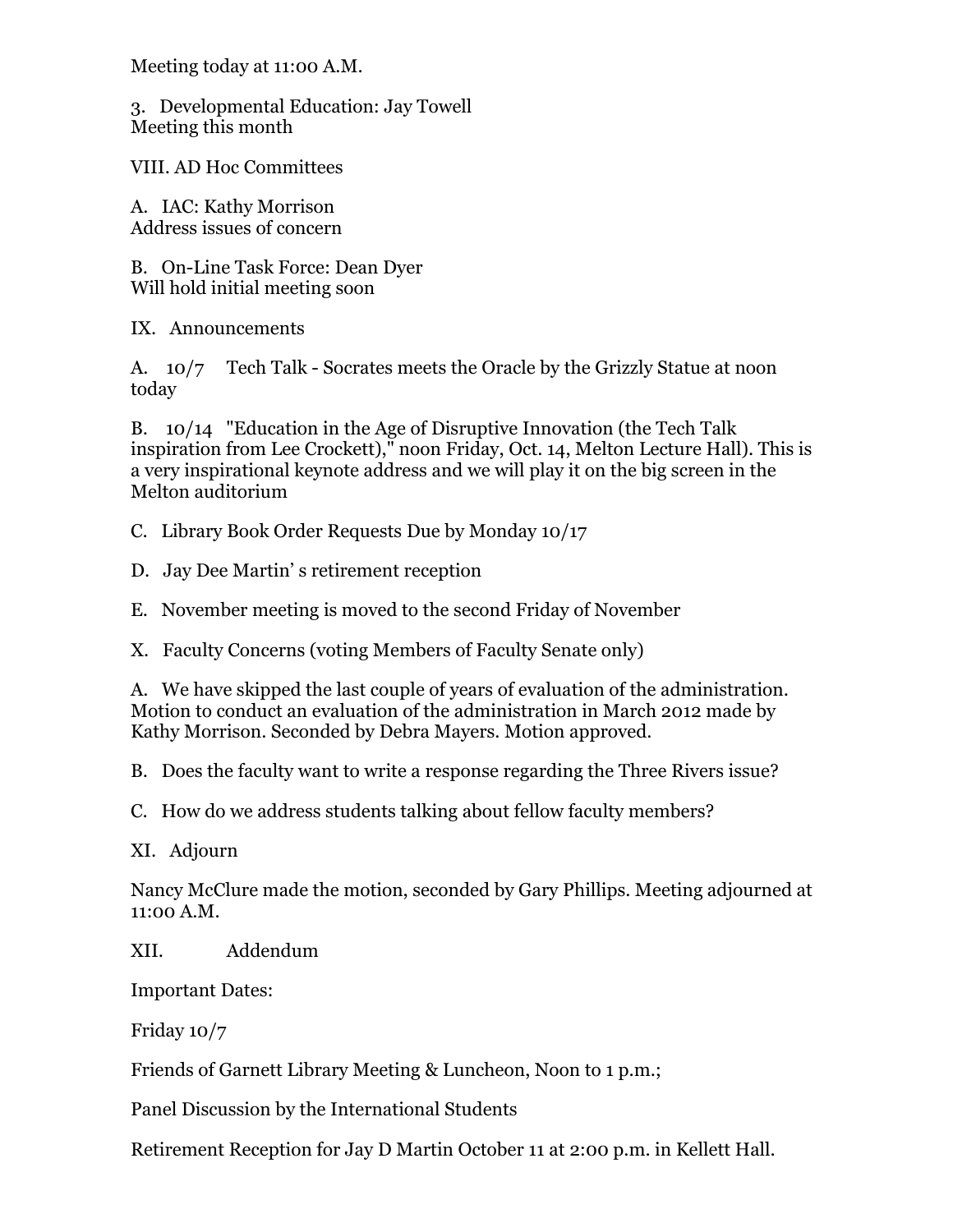Please drop off donations for a gift to Donna Bird or Margie Griffin

Biometric screenings will be offered on the West Plains campus in Looney Hall 203 on

Tuesday, October 18 and on Wednesday, October 19th from 8:00-11:00 a.m. each day.

You can register online for biometric screening through My Learning Connection

https://webpress.missouristate.edu/cms/ImageCache /B6EA5C3536604378BE5E584554D1565F/821E058AE44A3A435ADCC15DA5A5B /BI/BiometricRegInst.pdf"

"How do I register for my Biometrics Screening"

Scholarship Luncheon 10/25 @ noon at the Opera House

Please allow all students to attend.

Cafeteria Plan Open Enrollment October 1

November 30th

E-Mail discussion Regarding the Student Learning Objectives Proposed by Dr. Dyer 9/12/2011

Joyce Jennings-Pineda

All,

 I understand that perhaps the language of some of our goals could be tweaked, but please let's don't reinvent the wheel again. Remember any of these changes if great enough could defeat the process we have already worked so hard on. Personally and from out last accreditation visit the primary weakness was the tie between student learning outcomes and budgeting were the larger issue. \*\*\*\*\*\*\*\*\*\*\*\*\*\*\*\*\*\*\*\*\*\*\*\*\*\*\*\*\*\*\*

Kathy Morrison

All concerned:

I agree with Joyce.

Our existing General Education goals are solid, and we have been building a body of assessment data based on them for some time. Plus, they are woven into our course objectives, syllabi, coursework and assessment processes.

Explanatory phrases may need some clarification but I think the 5 goals stand on their own.

Also, I note some redundancy among the listed SLOs. Complexity is not in and of itself better than what 6192390 is simply and, some would say, elegantly stated.

Especially so close to our next accreditation review, only compelling empirical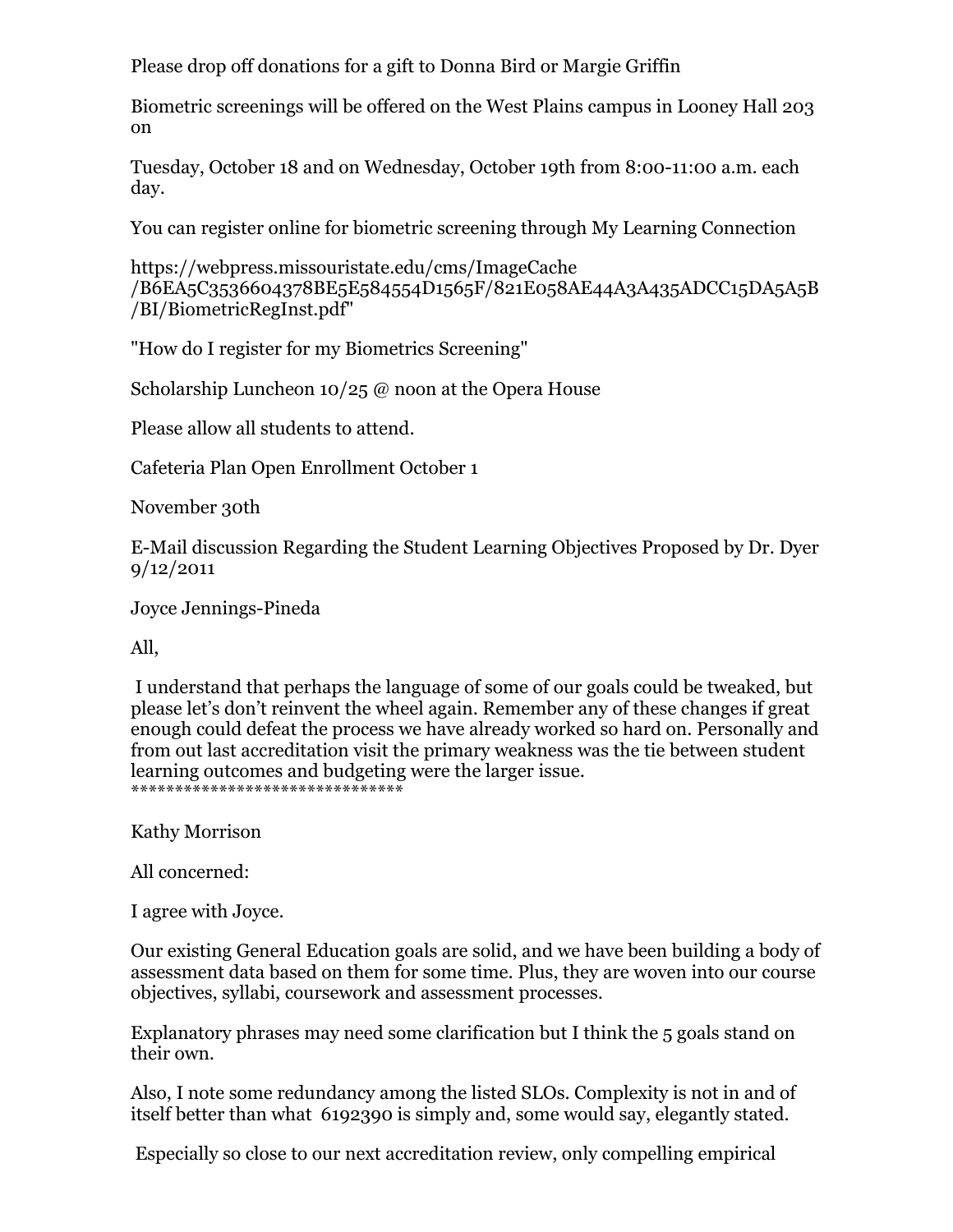evidence that these changes are essential to our mission should cause us to undertake such a drastic change in our stated general education goals.

 Change for change sake may mean a lot of paperwork that does not enhance student learning by any meaningful measure. I think we can all agree this should be avoided.

\*\*\*\*\*\*\*\*\*\*\*\*\*\*\*\*\*\*\*\*\*\*\*\*\*\*\*\*\*\*\*\*

Jerry Trick

 Joyce and Kathy make excellent points. However, haven' t most of us had issues with assessing valuing and understanding of a global society? I know I have. I don' t know if the proposed new SLO' s provide a better option (I haven' t tried them yet!) if we don' t go this route does anyone have any better suggestion?

\*\*\*\*\*\*\*\*\*\*\*\*\*\*\*\*\*\*\*\*\*\*\*\*\*\*\*\*\*\*\*\*

Jay Dee Martin, emeritus

All,

 I no longer have any standing on the faculty, but here is my \$0.02: Any change in the General Education goals would require a significant revision of curriculum to match those goals. You do not have time to do that revision before the HLC visit.

 I think the suggested SLO's are good and would be fine revisions after the HLC visit. If I were still on the faculty, I would recommend waiting for those changes until after the HLC visit.

 I believe it would be a good thing to give a close look at General Education and make significant changes. I would not do that now.

\*\*\*\*\*\*\*\*\*\*\*\*\*\*\*\*\*\*\*\*\*\*\*\*\*\*\*\*\*\*\*\*\*\*\*\*\*\*\*

Debra Mayers

Following the Faculty Senate discussion about keeping the "Global Awareness" title to our Gen Ed as opposed to changing it to "Global Well-Being" (GWB), I think the reasoning for the change goes like this:

 GWB is quantifiable- one can measure poverty levels, cancer levels, pollution levels, illiteracy levels, etc. as well as trends in those areas.

Here was the wording that I had for defining GWB 1 af38afs20 0 f38fs20cf16192390 -To realize that natural processes occur in, around and on Earth and also within and between 1 af38afs20 0 f38fs20cf16192390 organisms, specifically humans Those processes can be measured and mathematically used to view trends and changes which may need addressed for well-being. Our previous definitions linked with "Global Awareness" may suffice.

\*\*\*\*\*\*\*\*\*\*\*\*\*\*\*\*\*\*\*\*\*\*\*\*\*\*\*\*\*\*\*\*\*\*\*\*\*\*\*\*\*\*

Gary Phillips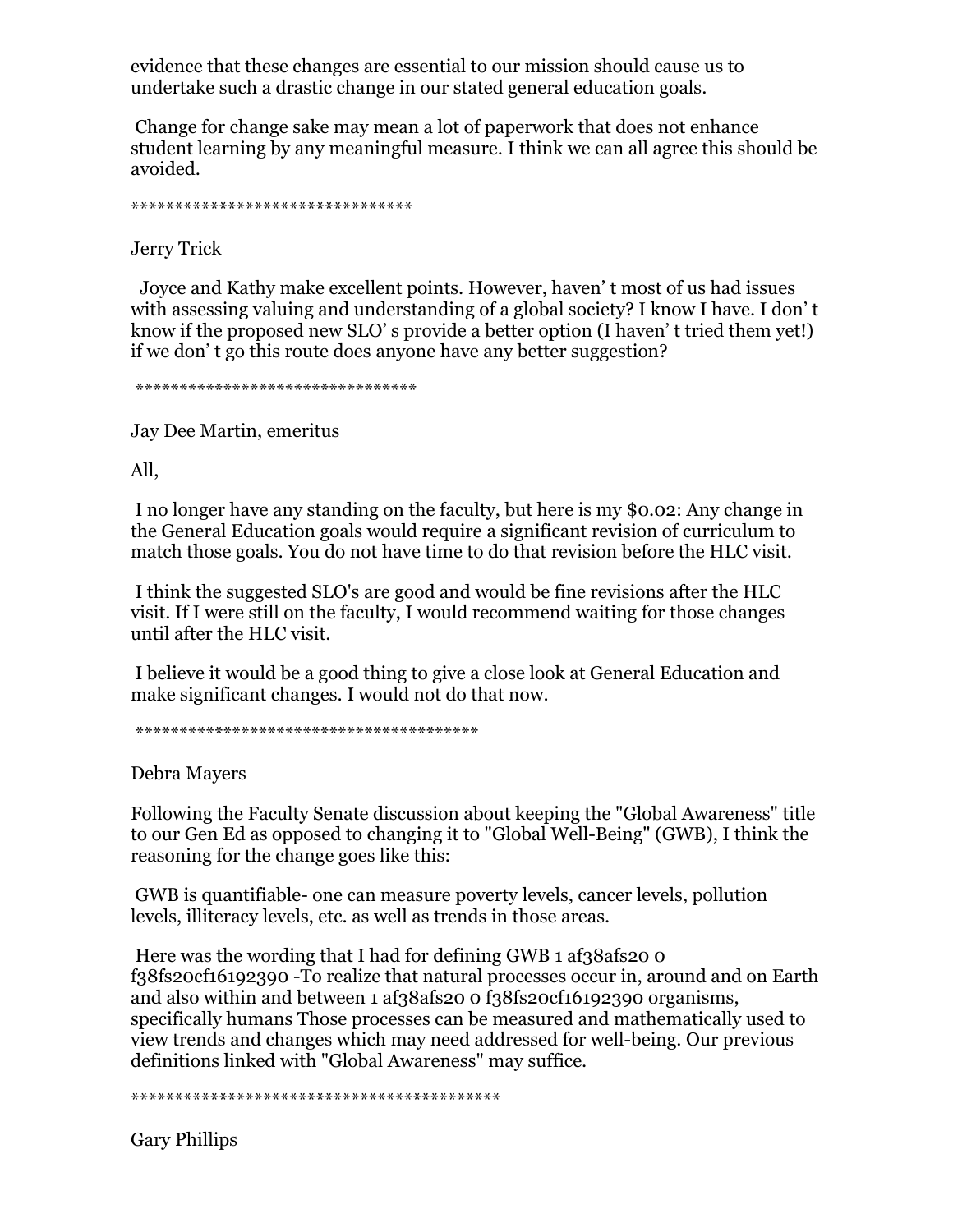I intended to wait to respond until I had seen the last assessment report. I remember discussing the idea of changing the goals, but don't remember what the report said, and haven't pulled it yet.

I did look at the March minutes where we discussed taking Higher Order Thinking and Global Awareness to the faculty and the Faculty Development Committee for discussion. I don't remember specific suggestions for action.

If Changes are made, they should come from specific suggestions for action which close the loop in the assessment cycle.

Initially I thought we should wait until after HLC's visit, but if change needs to be made, we should make it when (and if) the case becomes clear. That demonstrates that assessment is an ongoing process, not something we do for an HLC visit.

I think that if a faculty member used Global Well-Being in a class, that would meet Global Awareness. You certainly can not measure those without being aware of them first. For my intercultural communication capstone, it is a little restrictive.

There are other elements of communication that I think are important that are not so quantifiable, and I am OK with that.

I agree that some tweaking of the definitions may need to be made, but I favor broader rather than more narrow. I also favor changing slowly rather than quickly. We have the structure for the five we have now, from web, to charts on every wall to syllabi/objectives, and the core competencies around which my capstones are built. How about looking at the definitions and applications? Here is my idea:

CO:

Communicating Could require both oral and written, rather than either as now.

HOT: Higher Order Thinking

Could be limited to Critical thinking if other forms of higher order thinking should come later (Junior/Senior years)

Managing Information

Should include use of Technology to manage information Valuing Should include aspects of Ethics, and Ethical Leadership (Public Affairs), Community Engagement (public Affairs) and Experiential Learning (Service Learning and Internships). All of these help you value another group, or understand their values (vague, but I use both).

GA: Global Awareness

Define to include Global Well-Being, Interdisciplinary Studies and Thinking, and Cultural Awareness (Public Affairs)

Faculty Handbook Committee

For Vote October 7, 2011

Change to By-laws Article 1, Section 2, paragraph E Time for Taking Office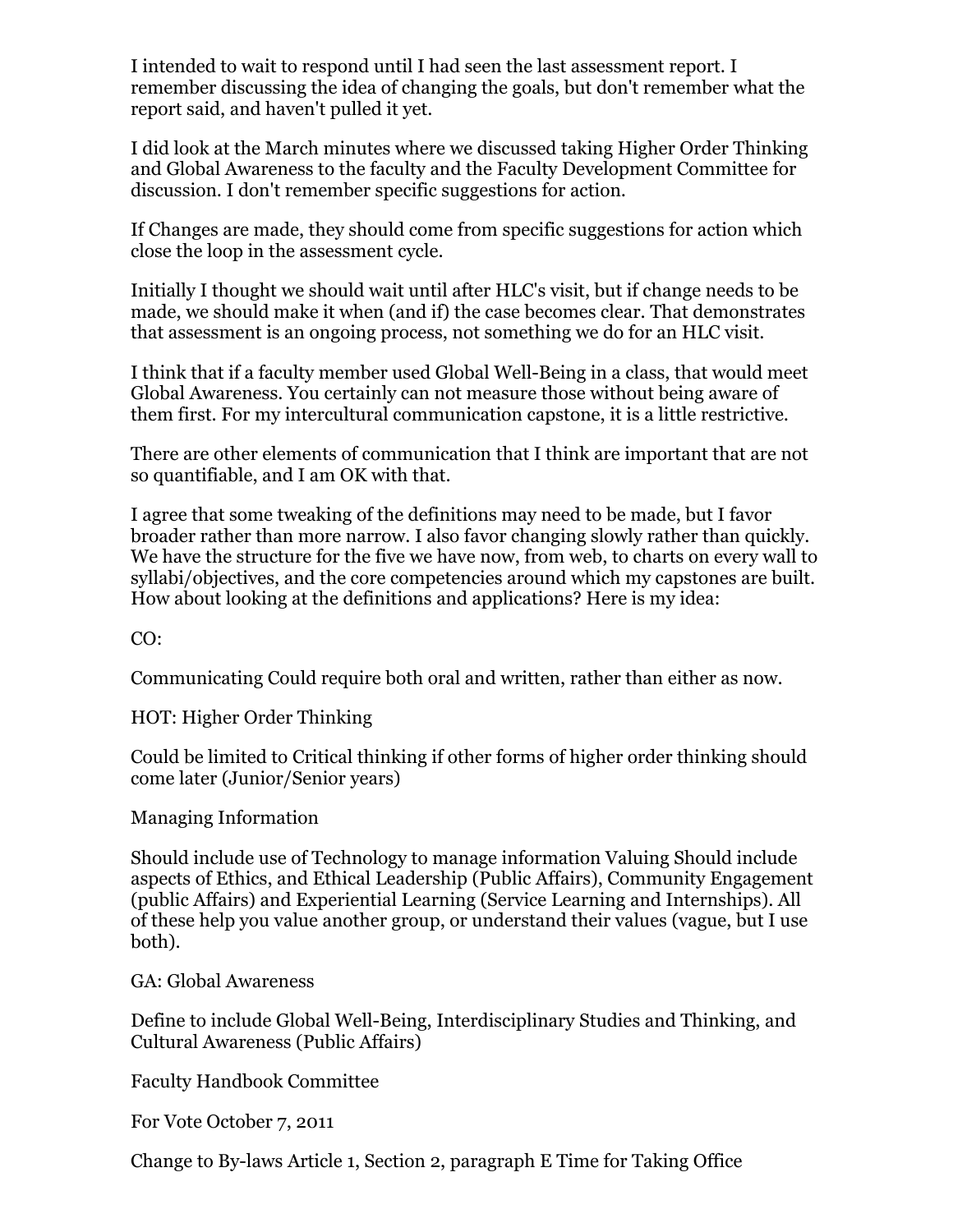## Rationale

The current academic year' s Faculty Senate Chair leads the Spring Commencement so for consistency the new officers will take over after commencement.

Recommendation to F/S will be to change the language:

Current :

Time for Taking Office

Newly elected officers of the Faculty Senate shall take office following the annual elections.

Proposed Change

Time for Taking Office

Newly elected officers of the Faculty Senate shall take office following the Spring Commencement.

Change to Faculty Handbook Section 2.7.6 '93

Per Course Faculty'94

Rationale

Springfield is changing their policy to '93per course faculty are to teach no more than twelve credit hours per academic year'94. We have the difficulty of finding enough per course faculty in our area for a number of disciplines so we feel that restricting the West Plains campus to the Springfield policy would cause further problems hiring qualified per course faculty.

18 credit hours in a year equals the 1000 hour part time labor hour requirement

Current West Plains policy does not address the number of hours

Current Policy

Per Course Faculty members always receive a one-semester term contract only, and employment terminates automatically at the end of the semester. Per Course Faculty should possess a master's degree or the equivalent professional experience in a field determined acceptable by the Dean. Per Course Faculty members receive no retirement or insurance benefits. However, they may be allowed the use of campus facilities. Per Course Faculty have only the duties associated with teaching and are not required to perform committee work nor assume other responsibilities required of ranked faculty.

However Current Procedure based on a 2002 memo signed by then chancellor Kent Thomas establishes a maximum 18 hour load per 12 month period and a 10 credit hour maximum per semester, with the Dean at his/her discretion seeking per course faculty to teach classes

Proposed revision: